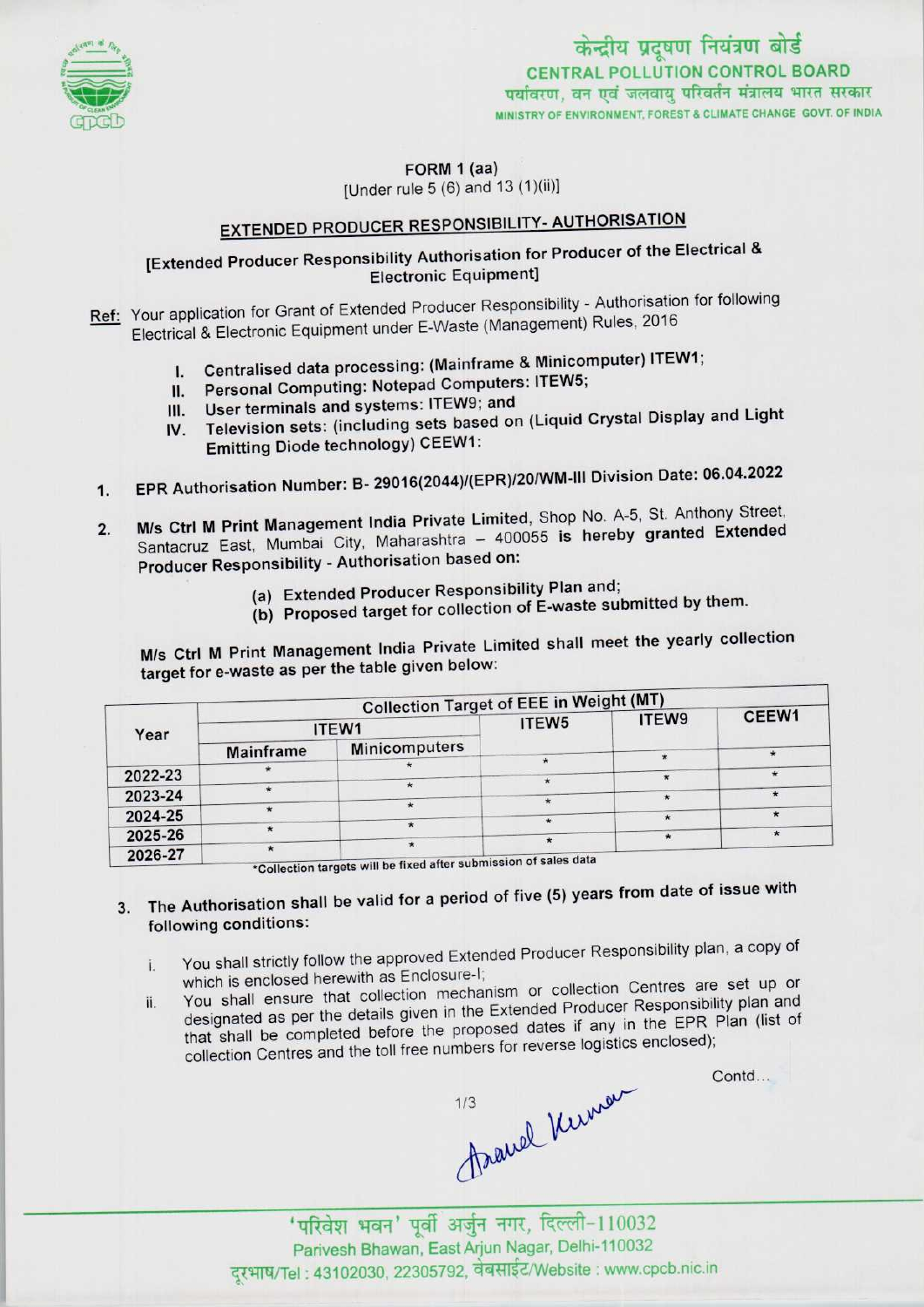

From pre page...

- iii. You shall ensure that all the collected e-waste is channelized to your dismantler/recycler M/s Ozone Waste LLP, Plot No. C-25, UPIDC, M. G. Road, Industrial Area, Hapur, Uttar Pradesh and record shall be maintained at dismantler/recycler and at your end.
- iv. You shall maintain records, in Form-2 of these Rules, of e-waste and make such records available for scrutiny by Central Pollution Control Board;
- v. You shall file annual returns in Form-3 to the Central Pollution Control Board on or before 30th day of June following the financial year to which that returns relates.

### vi. General Terms & Conditions of the Authorisation:

- a.The authorisation shall comply with provisions of the Environment (Protection) Act, 1986 and the E-waste (Management) Rules, 2016 made there under;
- b.The authorisation or its renewal shall be produced for inspection at the request of an officer authorised by the Central Pollution Control Board;
- c.Any change in the approved Extended Producer Responsibility plan should be informed to Central Pollution Control Board within 15 days on which decision shall be communicated by Central Pollution Control Board within sixty days;
- d.It is the duty of the authorised person to take prior permission of the Central Pollution Control Board to close down any collection centre/points or any other facility which are part of the EPR plan;
- e.An application for the renewal of authorisation shall be made as laid down in subrule (vi) of rule of 13(1) the E-Waste (Management) Rules, 2016;
- f. The Board reserves right to cancel/amend/revoke the authorisation at any time as per the policy of the Board or Government.

#### vii. Additional Conditions: -

- a)That the applicant will submit annual sales data along with annual returns;
- b)That the applicant has to ensure that the addresses of collection points provided by them in their EPR Plan are correct and traceable and the collection points/centres are functional;
- c) That the applicant will submit revised application for grant of EPR Authorisation in case of applicant adding/changing PRO or changing its EPR Plan;

 $2/3$ 

**Contd** 

foravel Kuman